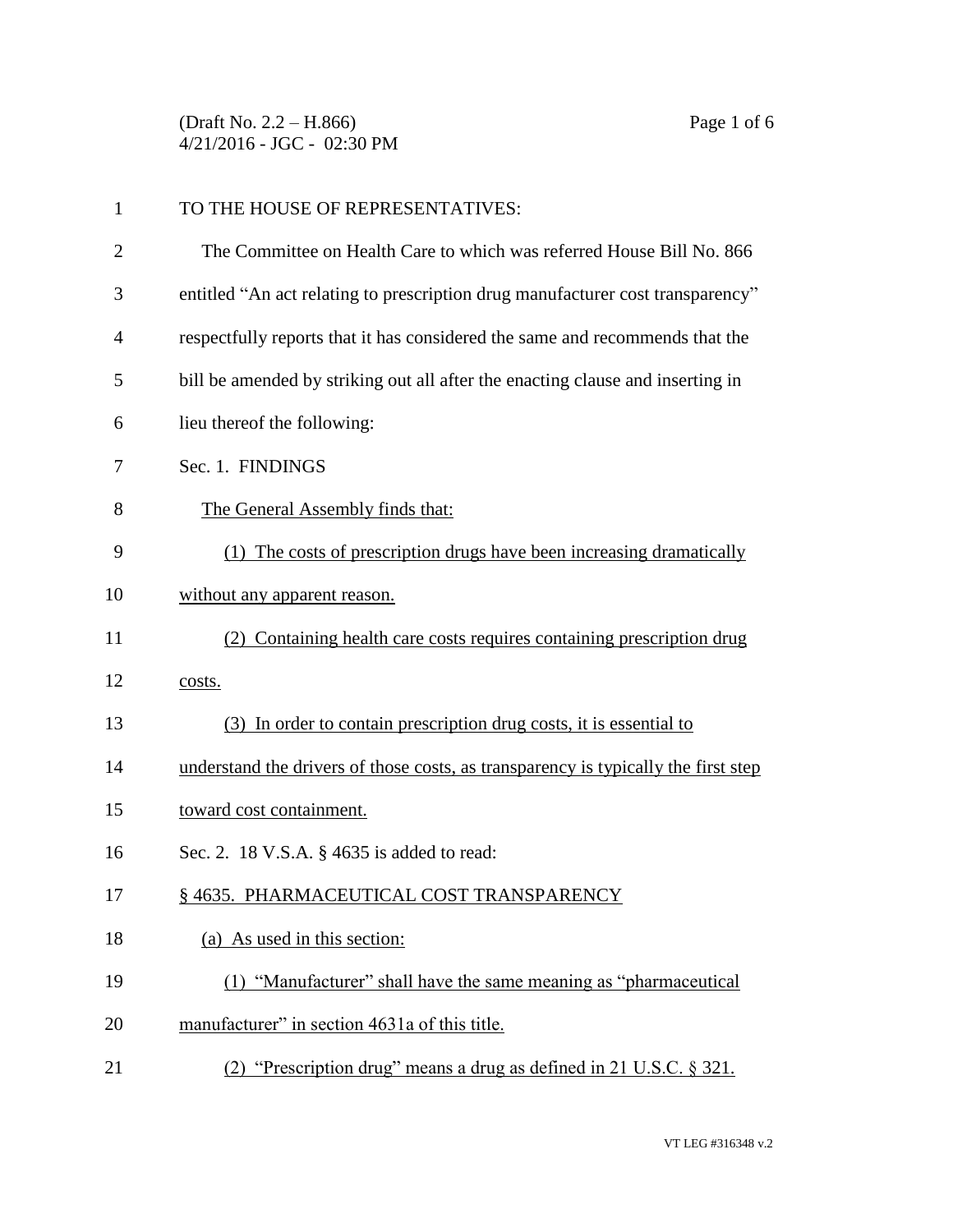(Draft No. 2.2 – H.866) Page 2 of 6 4/21/2016 - JGC - 02:30 PM

| $\mathbf{1}$   | (b) The Green Mountain Care Board, in collaboration with the Department         |
|----------------|---------------------------------------------------------------------------------|
| $\overline{2}$ | of Vermont Health Access, shall identify annually up to 15 prescription drugs   |
| 3              | on which the State spends significant health care dollars and for which the     |
| $\overline{4}$ | price has increased by 50 percent or more over the past five years or by        |
| 5              | 15 percent or more over the past 12 months, creating a substantial public       |
| 6              | interest in understanding the development of the drugs' pricing. The drugs      |
| 7              | identified shall represent different drug classes, with some of the drugs being |
| 8              | generic drugs, some brand-name drugs, and some specialty drugs. The Board       |
| 9              | shall provide the list of prescription drugs to the Office of the Attorney      |
| 10             | General.                                                                        |
| 11             | $(c)(1)$ For each prescription drug identified pursuant to subsection (b) of    |
| 12             | this section, the Office of the Attorney General shall require the drug's       |
| 13             | manufacturer to report the following information by drug name, in a format      |
| 14             | that the Attorney General determines to be understandable and appropriate:      |
| 15             | (A) the number of years the drug has been available for purchase in             |
| 16             | the United States;                                                              |
| 17             | (B) the year the patent for each formulation of the drug was approved           |
| 18             | and the number of years remaining, if any, on the patent for each formulation   |
| 19             | of the drug;                                                                    |
| 20             | (C) the total research and development costs paid by the                        |
| 21             | manufacturer over the preceding seven years and, separately and to the extent   |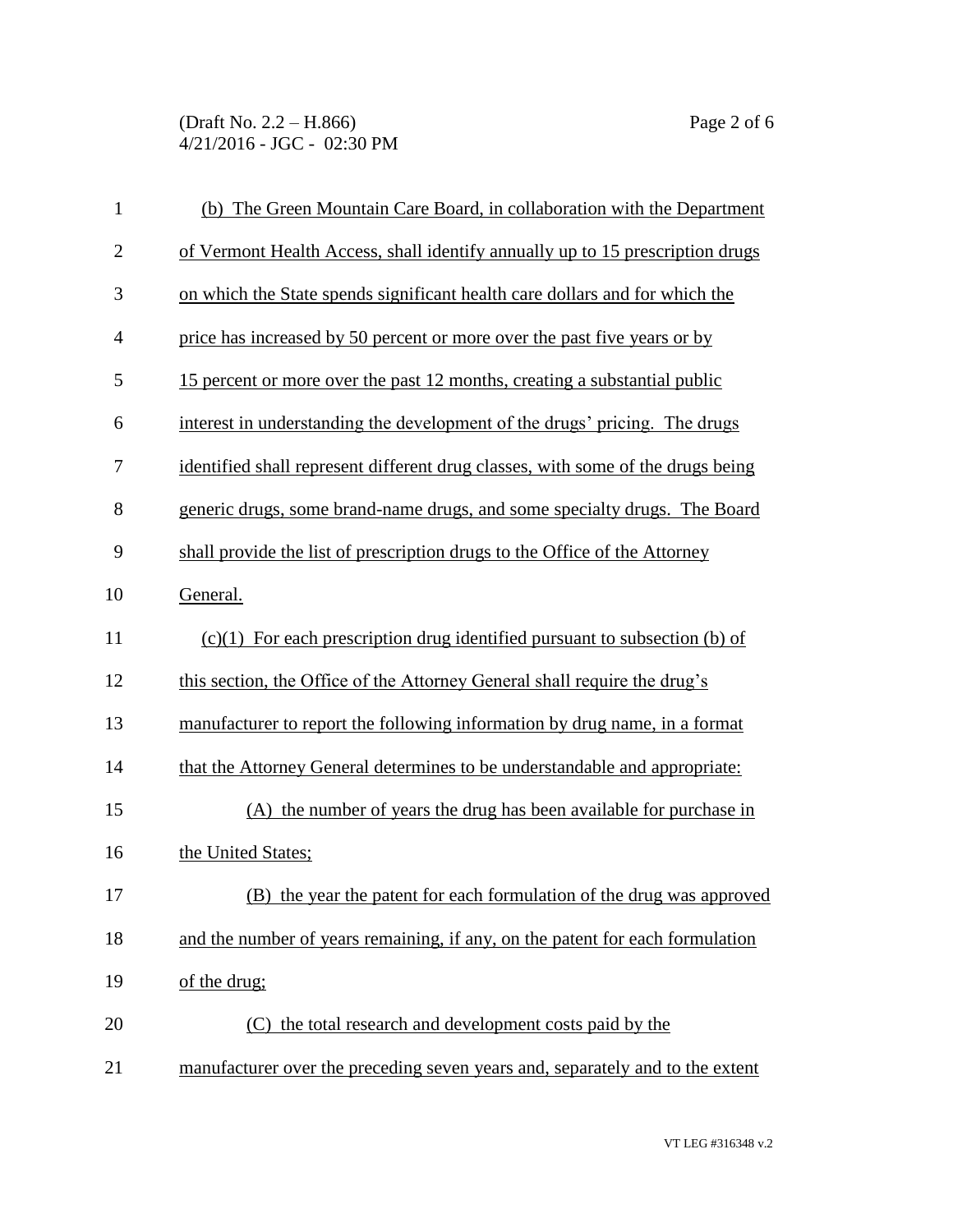(Draft No. 2.2 – H.866) Page 3 of 6 4/21/2016 - JGC - 02:30 PM

| $\mathbf{1}$   | the manufacturer has the information, the total research and development costs |
|----------------|--------------------------------------------------------------------------------|
| $\mathbf{2}$   | paid by any predecessor and by any third party, public or private, in the      |
| 3              | development of the drug, showing both the total amounts spent on research and  |
| $\overline{4}$ | development by the manufacturer, its predecessors, and third parties over time |
| 5              | and the amounts spent by each per year as well as any amounts from federal,    |
| 6              | State, or other governmental programs and any form of subsidies, grants, tax   |
| 7              | credits, or other support;                                                     |
| 8              | (D) the costs of clinical trials and other regulatory costs paid by the        |
| 9              | manufacturer by year and by clinical trial phase and, separately and to the    |
| 10             | extent the manufacturer has the information, the costs of clinical trials and  |
| 11             | other regulatory costs paid by any predecessor in the development of the drug, |
| 12             | as well as the cost of any postclinical studies mandated by the U.S. Food and  |
| 13             | Drug Administration;                                                           |
| 14             | (E) amounts spent per year for the preceding seven years on                    |
| 15             | direct-to-consumer advertising for the drug and on physician detailing         |
| 16             | activities related to the drug, both in Vermont and nationally;                |
| 17             | (F) a cumulative annual history of increases in the average wholesale          |
| 18             | price and wholesale acquisition cost of the drug, using the National Drug      |
| 19             | Code, over the preceding five-year period, expressed as percentages, and the   |
| 20             | month each such increase took effect;                                          |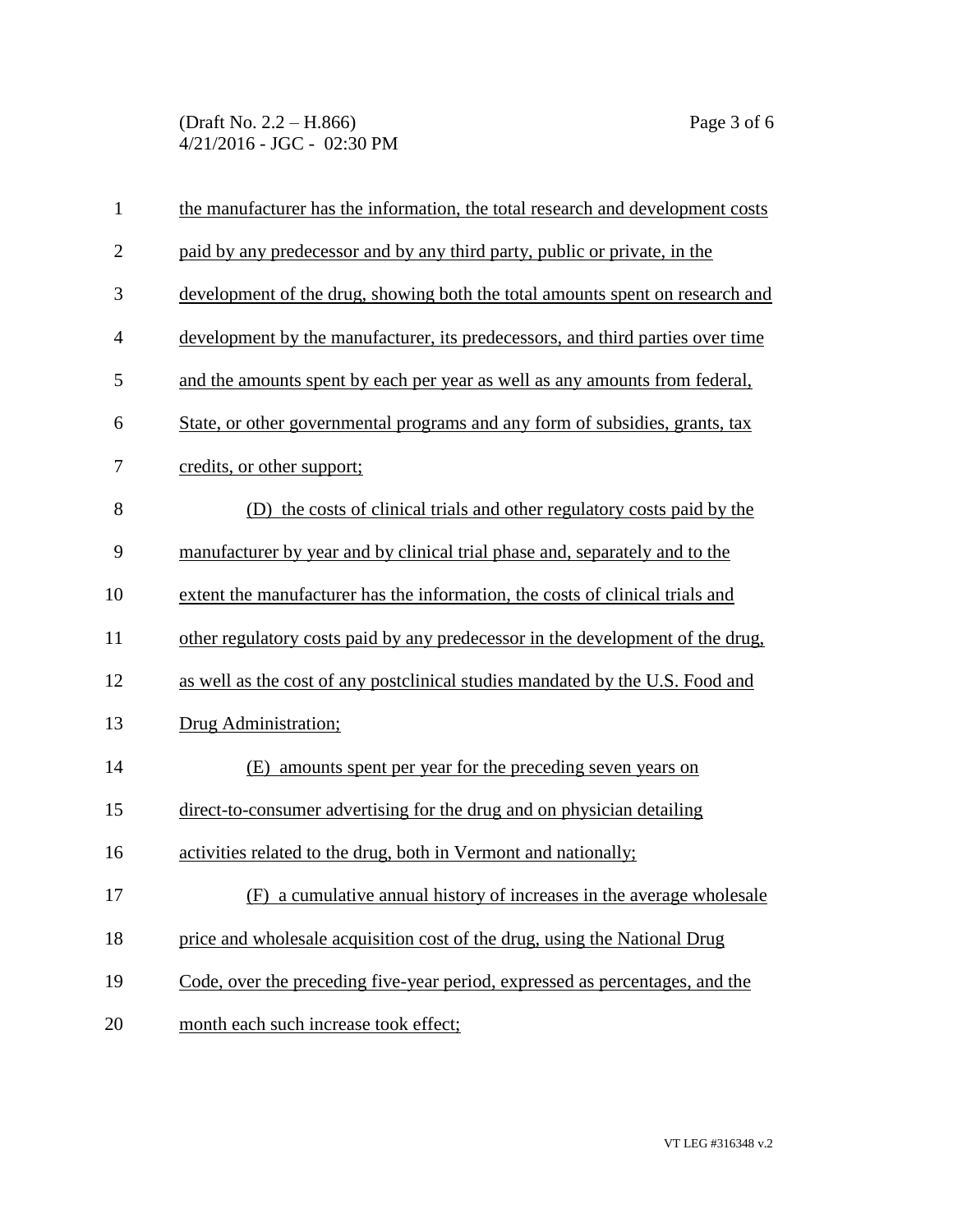(Draft No. 2.2 – H.866) Page 4 of 6 4/21/2016 - JGC - 02:30 PM

| $\mathbf{1}$   | (G) prices charged to direct purchasers in Vermont during the                      |
|----------------|------------------------------------------------------------------------------------|
| $\overline{2}$ | previous year, including pharmacies, pharmacy chains, pharmacy wholesalers,        |
| 3              | hospitals, physician practices, and other direct purchasers of prescription        |
| $\overline{4}$ | drugs; and                                                                         |
| 5              | (H) prices charged to mail-order pharmacies for distribution in                    |
| 6              | Vermont during the previous year.                                                  |
| 7              | (2) The manufacturer may provide to the Office of the Attorney General             |
| 8              | any additional information the manufacturer believes may be pertinent to the       |
| 9              | Attorney General's complete understanding of the costs related to developing       |
| 10             | and manufacturing the drug or to the drug's price, such as costs related to        |
| 11             | acquisition of the drug, and to its understanding of the reasons for the increases |
| 12             | in the drug's price.                                                               |
| 13             | The manufacturer shall certify, subject to the penalties of perjury,<br>(3)        |
| 14             | that the information provided is truthful, accurate, and complete.                 |
| 15             | (4) The manufacturer may indicate that a component of the required                 |
| 16             | information is not available in the format requested if the manufacturer           |
| 17             | provides the information in an alternative format acceptable to the Attorney       |
| 18             | General as in keeping with the purposes of this section and the manufacturer       |
| 19             | includes a detailed explanation of the reasons the manufacturer is unable to       |
| 20             | provide the information in the requested format.                                   |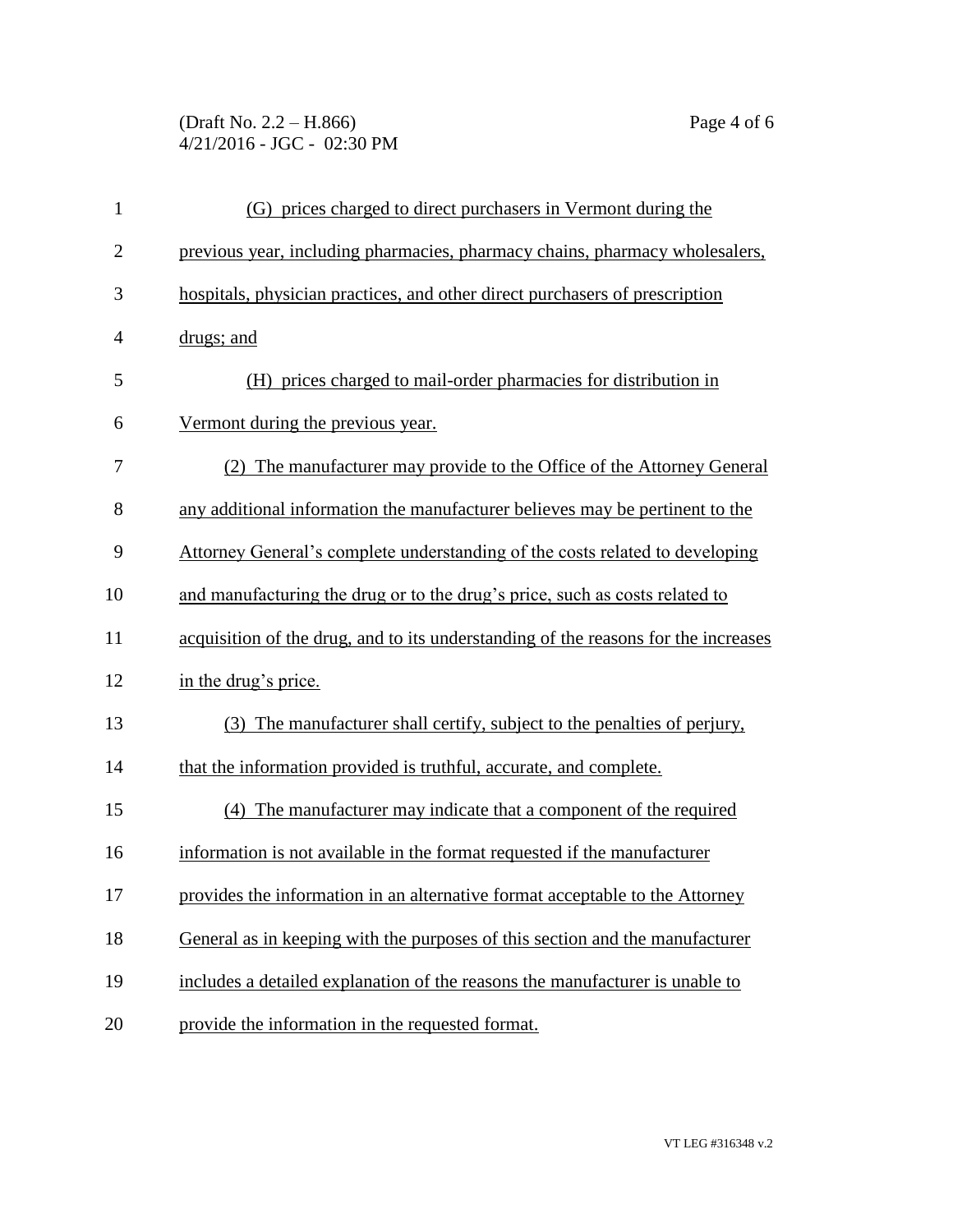(Draft No. 2.2 – H.866) Page 5 of 6 4/21/2016 - JGC - 02:30 PM

| $\mathbf{1}$   | (d) The Attorney General, in consultation with the Department of Vermont          |
|----------------|-----------------------------------------------------------------------------------|
| $\overline{2}$ | Health Access, shall provide a report to the General Assembly on or before        |
| 3              | December 1 of each year based on the information received from                    |
| $\overline{4}$ | manufacturers pursuant to this section.                                           |
| 5              | (1) The report shall be based on the Attorney General's review and                |
| 6              | analysis of the data. The Attorney General shall aggregate the data to            |
| 7              | determine trends in components of drug production costs and shall provide         |
| 8              | recommendations for legislative, administrative, or other policy changes that     |
| 9              | may contribute to containing growth in prescription drug prices.                  |
| 10             | (2) The Attorney General shall report aggregated data separately for              |
| 11             | generic, brand name, and specialty drugs in a manner that maximizes the utility   |
| 12             | of the data while protecting the financial, competitive, or proprietary nature of |
| 13             | the information.                                                                  |
| 14             | (3) The report shall include a statement of total State spending for the          |
| 15             | year for each drug identified pursuant to subsection (a) of this section paid for |
| 16             | through the State Employees Health Benefit Plan, Medicaid, VPharm, and any        |
| 17             | other State program for the purchase of prescription drugs, as well as the        |
| 18             | number of prescriptions for each drug dispensed to individuals enrolled in        |
| 19             | these programs.                                                                   |
| 20             | (4) The Attorney General shall also post the report on the Office of the          |
| 21             | Attorney General's website.                                                       |